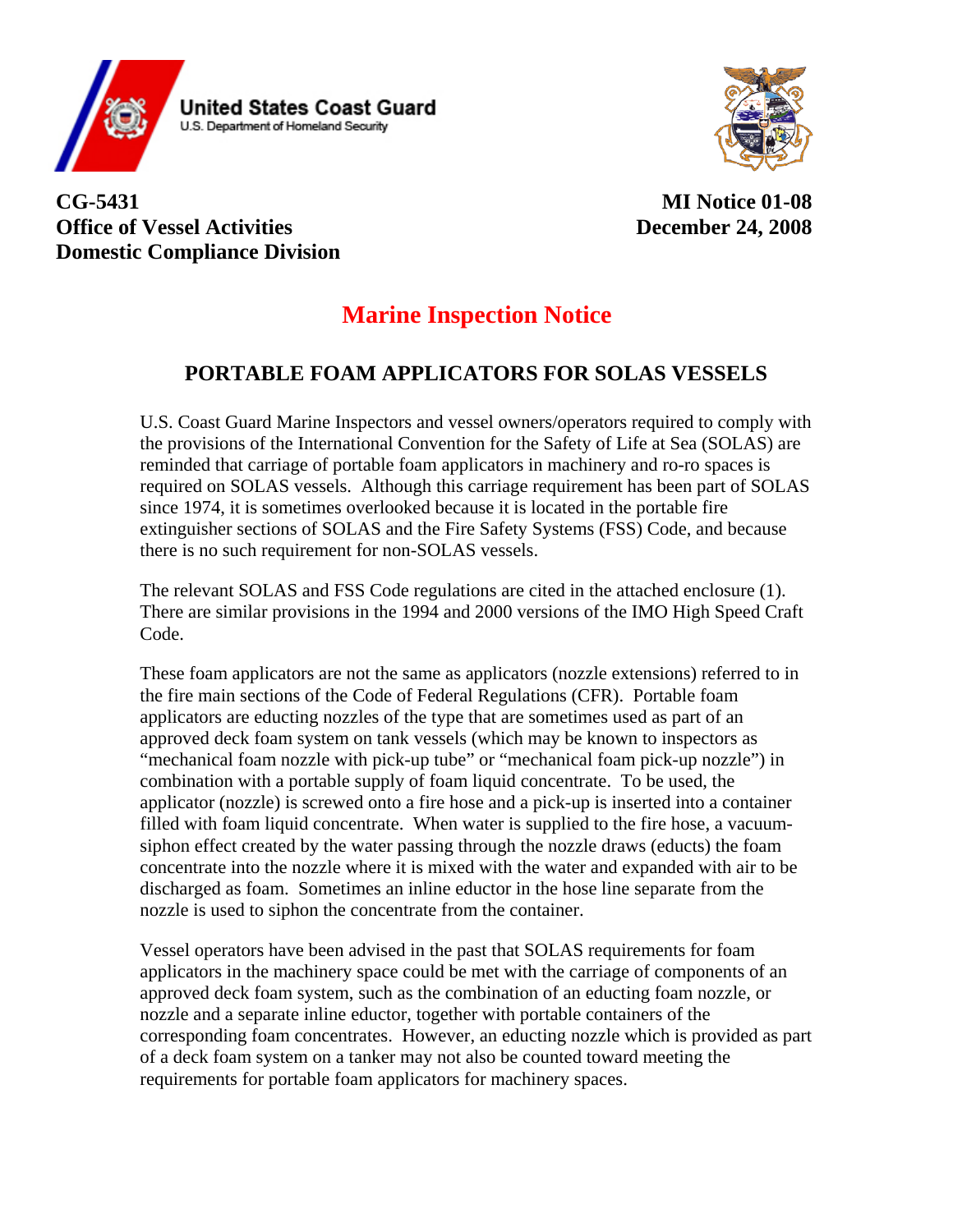As another option, to facilitate compliance and enforcement, the Coast Guard has recently established a new approval category 162.163, entitled "Portable Foam Applicators (SOLAS)" for applicators which are not comprised of components of an approved deck foam system. Its purpose is to allow for the approval of these stand-alone applicators in combination with a portable supply of foam liquid concentrate as a complete system to meet the applicable SOLAS requirements. Pictures of a typical mechanical foam nozzle with pick-up tube, and a portable foam applicator system approved under approval series 162.163, are shown in enclosure (2).

Portable foam applicators are shown as a symbol on the fire control plans required by SOLAS. This symbol, copied from IMO Resolution. A.952 (23), is reproduced in enclosure (3).

Recognizing the need for to ensure vessel crews are provided with all necessary fire fighting equipment as required by SOLAS, Marine Inspectors and SOLAS vessel operators should:

1. Review the fire control plans of SOLAS vessels to verify that portable foam applicators are properly depicted.

2. Determine that SOLAS vessel machinery, vehicle, and ro-ro spaces are equipped with one of the following combinations of approved equipment:

a. Portable foam applicators approved under approval category 162.163 with two 5 gallon containers of the foam liquid concentrate specified on the approval certificate. The nozzle should be identifiable by the approval number on its name plate or stamped on the nozzle.

b. Educting nozzles as specified in the instruction manual of an approved deck foam system, approval series 162.033, with two 5 gallon containers of the foam liquid concentrate specified in the instruction manual or the system approval certificate. The nozzles should be identifiable by their part or model numbers and their identification in the approved foam system instruction manual, or their listing in the online UL Certification Directory.

c. Nozzles and separate inline eductors as specified in the instruction manual of an approved deck foam system, approval series 162.033, with two 5 gallon containers of the foam liquid concentrate specified in the instruction manual or the system approval certificate. The nozzles and inline eductors should be identifiable by their part or model numbers and their identification in the approved foam system instruction manual, or their listing in the online UL Certification Directory.

Questions concerning this notice may be directed to Mr. Klaus Wahle at Coast Guard Headquarters Lifesaving and Fire Safety Division (CG-5214) at (202) 372-1392 or Lieutenant Commander Patrick Lee in the Office of Vessel Activities, Domestic Compliance Division (CG-5431) at 202-372-1135.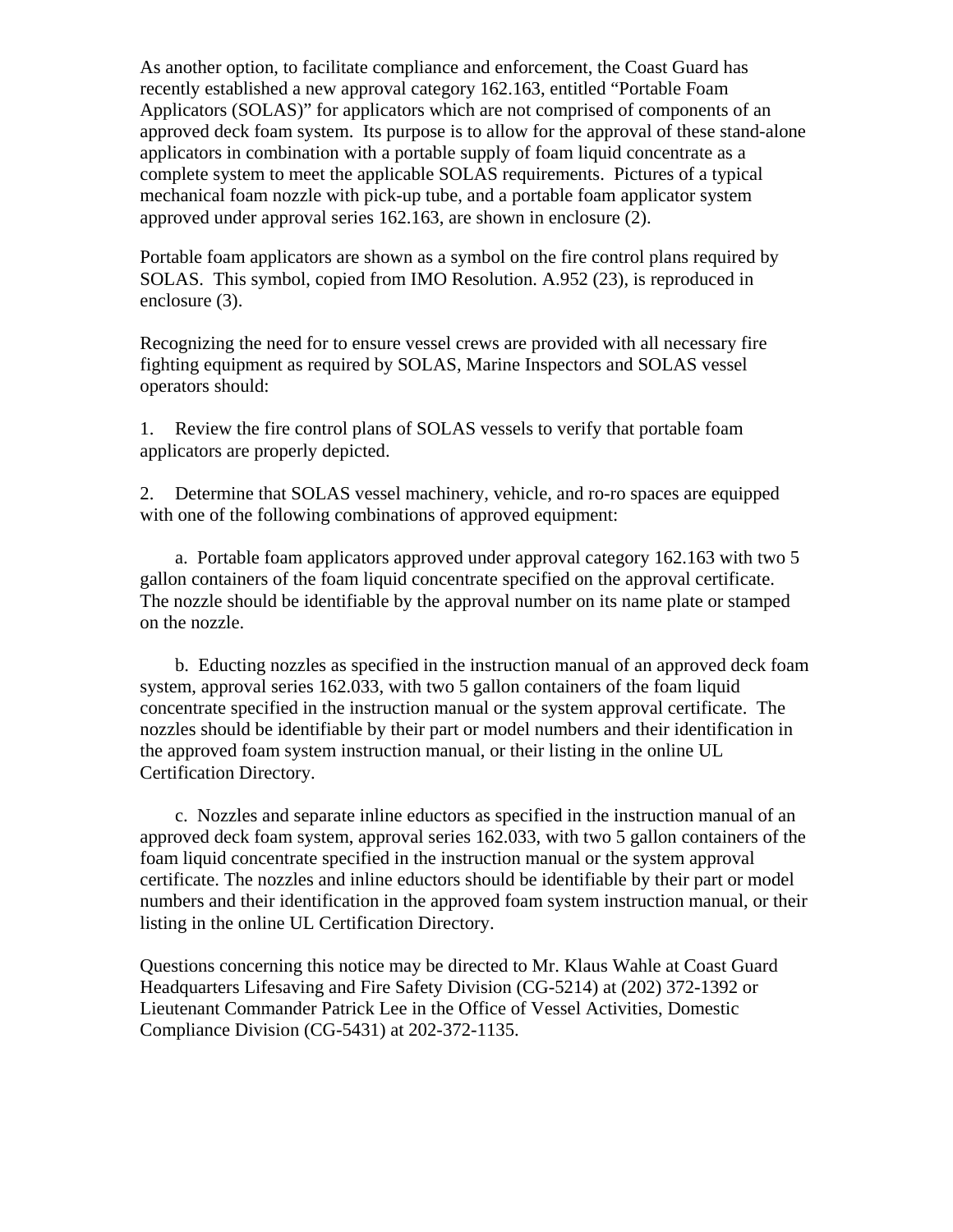#### **PORTABLE FOAM APPLICATORS FOR MACHINERY AND RO-RO SPACES**

#### Enclosure (1)

#### REG. CITATIONS

SOLAS Ch.II-2, Regulation 10

Fire fighting

Par. 5.1 Machinery spaces containing oil-fire boilers or oil fuel units:

Par. 5.1.2.1 "There shall be in each boiler room or at an entrance outside of the boiler room at least one portable foam applicator unit complying with the provisions of the Fire Safety System Code." (FSS Code)

Par. 5.2 Machinery space containing internal combustion machinery:

Par.5.2.2.1 "There shall be at least one portable foam applicator unit complying with the provisions of the Fire Safety System Code."

SOLAS Ch.II-2, Regulation 20

Protection of vehicle, special category and ro-ro spaces

Par. 6.2.2.2

"one portable foam applicator unit complying with the provisions of the Fire Systems Safety Code, provided that at least two such units are available in the ship for use in such spaces."

(A similar carriage requirement for two applicators is also contained in the High Speed Craft (HSC) Code, Section 7.8.4.2).

FSS Code Chapter 4 Fire Extinguishers

(Definition of portable foam applicators)

Par. 3.2 Portable foam applicators

"A portable foam applicator unit shall consist of a foam nozzle of an inductor type capable of being connected to the fire main by a fire hose, together with a portable tank containing at least 20 liter of foam-forming liquid and one spare tank of foam making liquid. The nozzle shall be capable of producing effective foam suitable for extinguishing an oil fire at the minimum rate of  $1.5 \text{ m}^3/\text{min}$  (appr. 395 gal/min).\* Interpretation: An English unit 5 gallon (19 liter) pail is an acceptable substitute for a metric 20 liter pail.

 least 4.15. \*This means that a 95 gpm nozzle would have to produce foam with an expansion of at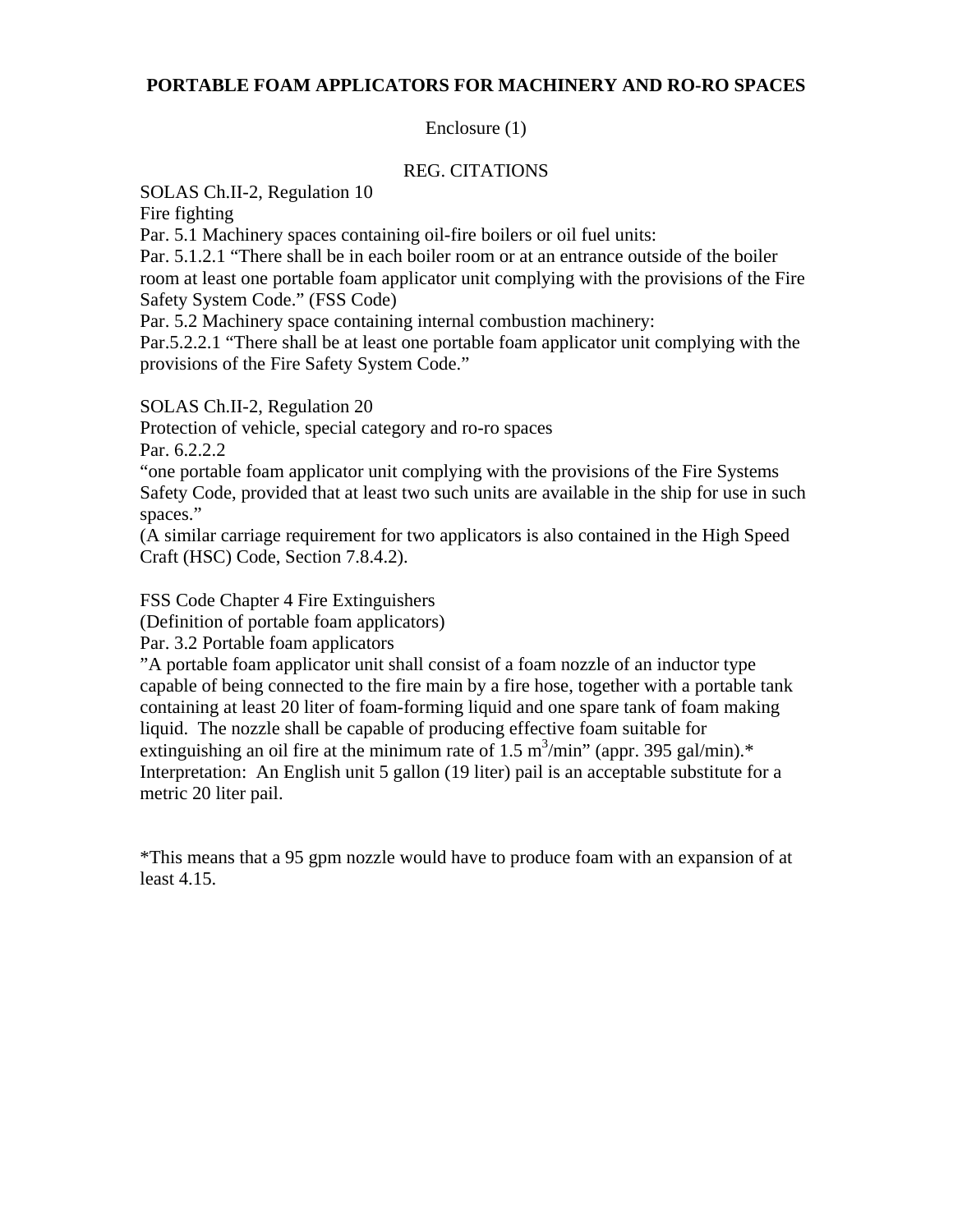#### **PORTABLE FOAM APPLICATORS FOR MACHINERY AND RO-RO SPACES**

Enclosure (2)

APPLICATOR APPROVED UNDER APPROVAL SERIES 162.163



#### ALTERNATE ARRANGEMENT PORTABLE NOZZLE AND INLINE PROPORTIONER COMBINATION